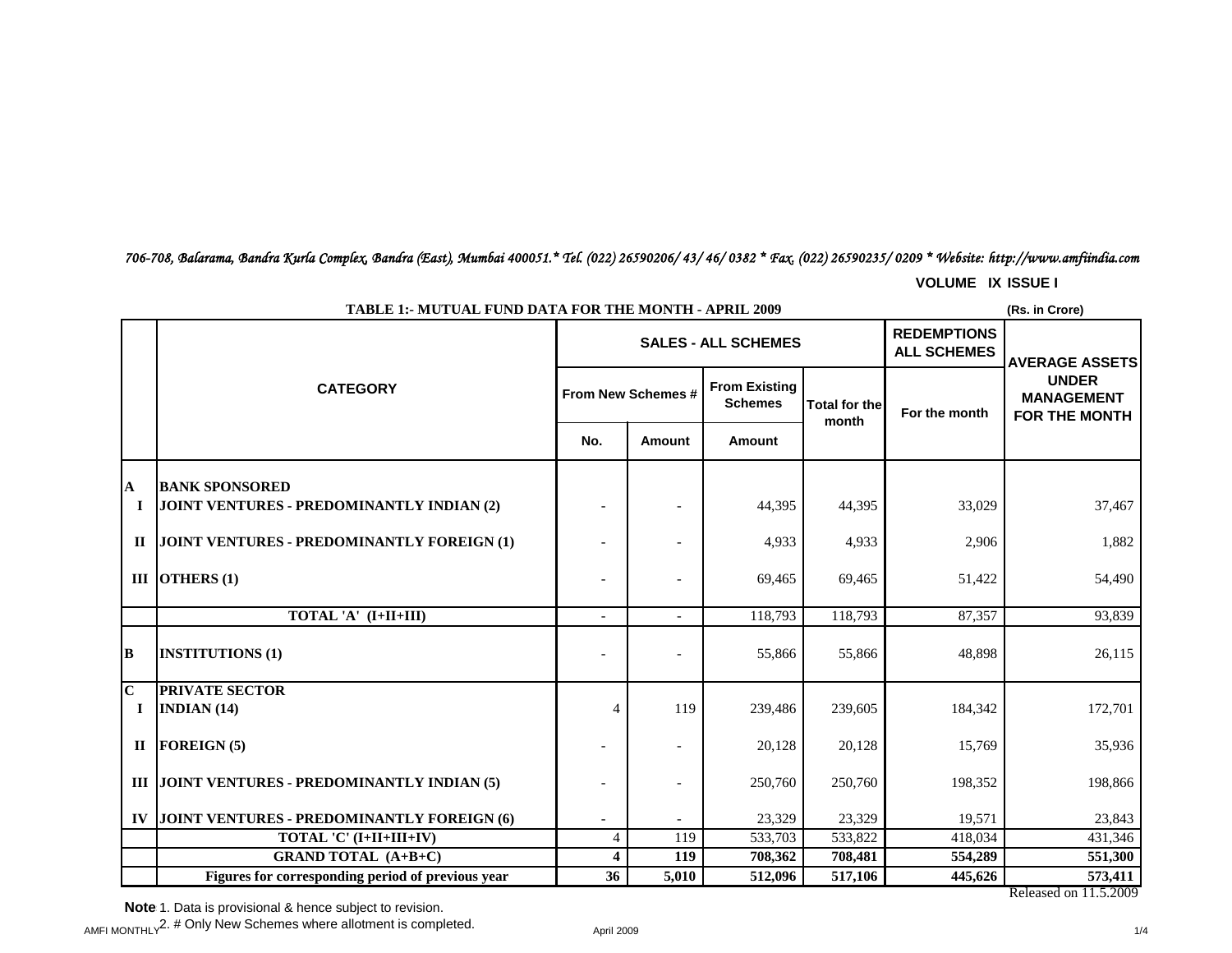#### **TABLE 2:- SALES DURING THE MONTH OF APRIL 2009 - TYPE AND CATEGORY WISE 2.1 \*NEW SCHEMES LAUNCHED (ALLOTMENT COMPLETED)**

|                                 | Open End             |        | <b>Close End</b>     |        | <b>Interval Fund</b> |        | <b>TOTAL</b>         |        |
|---------------------------------|----------------------|--------|----------------------|--------|----------------------|--------|----------------------|--------|
|                                 | <b>No.of Schemes</b> | Amount | <b>No.of Schemes</b> | Amount | <b>No.of Schemes</b> | Amount | <b>No.of Schemes</b> | Amount |
| <b>INCOME</b>                   |                      | @      |                      | 115    |                      |        |                      | 115    |
| <b>IEQUITY</b>                  |                      |        |                      | ۰      |                      |        |                      |        |
| <b>BALANCED</b>                 |                      |        |                      |        |                      |        |                      |        |
| <b>LIQUID/MONEY MARKET</b>      |                      |        |                      |        |                      |        |                      |        |
| <b>IGILT</b>                    |                      |        |                      | ۰      |                      |        |                      |        |
| <b>ELSS - EQUITY</b>            |                      |        |                      | ۰      |                      |        |                      |        |
| <b>IGOLD ETFS</b>               |                      |        |                      |        |                      |        |                      |        |
| <b>OTHER ETFS</b>               |                      |        |                      |        |                      |        |                      |        |
| <b>IFUND OF FUNDS INVESTING</b> |                      |        |                      |        |                      |        |                      |        |
| <b>OVERSEAS</b>                 |                      |        |                      |        |                      |        |                      |        |
| <b>TOTAL</b>                    |                      |        |                      | 115    |                      |        |                      | 119    |

**@ Less than Rs. 1 crore**

### **\*NEW SCHEMES LAUNCHED :**

| <b>OPEN END INCOME:</b>   | <b>Sahara Short Term Bond Fund</b>                                                  |
|---------------------------|-------------------------------------------------------------------------------------|
| <b>IOPEN END EQUITY:</b>  | <b>urus Ethical Fund</b>                                                            |
| <b>ICLOSE END INCOME:</b> | <b>IDWS FTF Series 63 and Reliance Fixed Horizon Fund -</b><br>- XII -<br>Series 5. |

### **2.2 EXISTING SCHEMES**

|                                 |                      | Open End | <b>Close End</b>               |    | <b>Interval Fund</b>           |    | <b>TOTAL</b>         |         |
|---------------------------------|----------------------|----------|--------------------------------|----|--------------------------------|----|----------------------|---------|
|                                 | <b>No.of Schemes</b> | Amount   | <b>No.of Schemes</b><br>Amount |    | <b>No.of Schemes</b><br>Amount |    | <b>No.of Schemes</b> | Amount  |
| <b>INCOME</b>                   | 162                  | 198,759  | 222                            | 30 | 64                             | 14 | 448                  | 198,803 |
| <b>IEQUITY</b>                  | 244                  | 1,807    | 47                             |    |                                | 22 | 293                  | 1,832   |
| <b>BALANCED</b>                 | 30                   | 125      |                                |    |                                |    | 35                   | 125     |
| <b>LIQUID/MONEY MARKET</b>      | 56                   | 506,807  |                                |    |                                |    | 56                   | 506,807 |
| <b>IGILT</b>                    | 34                   | 511      |                                |    |                                |    | 34                   | 511     |
| <b>IELSS - EQUITY</b>           | 35                   | 158      | 12                             |    |                                |    | 47                   | 158     |
| <b>GOLD ETF</b>                 |                      | 16       |                                |    |                                |    |                      | 16      |
| <b>OTHER ETFS</b>               |                      | 77       |                                |    |                                |    |                      | 77      |
| <b>IFUND OF FUNDS INVESTING</b> | 10                   | 33       |                                |    |                                |    | <b>10</b>            | 33      |
| <b>OVERSEAS</b>                 |                      |          |                                |    | $\overline{\phantom{0}}$       |    |                      |         |
| <b>TOTAL</b>                    | 588                  | 708.293  | 286                            | 33 | 66                             | 36 | 940                  | 708,362 |

Notes:The change in number of existing schemes is because of the maturity and reclassification of some of the existing schemes.

^ Amount mobilised by new plans launched under existing scheme.

#### **2.3 TOTAL OF ALL SCHEMES**

|                                 | Open End             |         | <b>Close End</b>     |                          | <b>Interval Fund</b>     |        | <b>TOTAL</b>         |         |
|---------------------------------|----------------------|---------|----------------------|--------------------------|--------------------------|--------|----------------------|---------|
|                                 | <b>No.of Schemes</b> | Amount  | <b>No.of Schemes</b> | Amount                   | <b>No.of Schemes</b>     | Amount | <b>No.of Schemes</b> | Amount  |
| <b>INCOME</b>                   | 163                  | 198,759 | 224                  | 145                      | 64                       | 14     | 451                  | 198,918 |
| <b>IEQUITY</b>                  | 245                  | 1,811   | 47                   |                          |                          | 22     | 294                  | 1,836   |
| <b>BALANCED</b>                 | 30                   | 125     |                      | $\overline{\phantom{0}}$ | $\overline{\phantom{a}}$ |        | 35                   | 125     |
| <b>LIQUID/MONEY MARKET</b>      | 56                   | 506,807 |                      | $\overline{\phantom{0}}$ | $\overline{\phantom{a}}$ |        | 56                   | 506,807 |
| <b>GILT</b>                     | 34                   | 511     |                      |                          | $\overline{\phantom{0}}$ |        | 34                   | 511     |
| <b>IELSS - EQUITY</b>           | 35                   | 158     | 12                   |                          | $\overline{\phantom{a}}$ |        | 47                   | 158     |
| <b>IGOLD ETF</b>                |                      | 16      |                      |                          | $\overline{\phantom{0}}$ |        |                      | 16      |
| <b>OTHER ETFS</b>               | 12                   | 77      |                      |                          | $\overline{\phantom{a}}$ |        | 12                   | 77      |
| <b>IFUND OF FUNDS INVESTING</b> | 10                   | 33      |                      |                          |                          |        | 10                   | 33      |
| <b>OVERSEAS</b>                 |                      |         |                      | -                        | $\overline{\phantom{a}}$ |        |                      |         |
| <b>ITOTAL</b>                   | 590                  | 708,297 | 288                  | 148                      | 66                       | 36     | 944                  | 708,481 |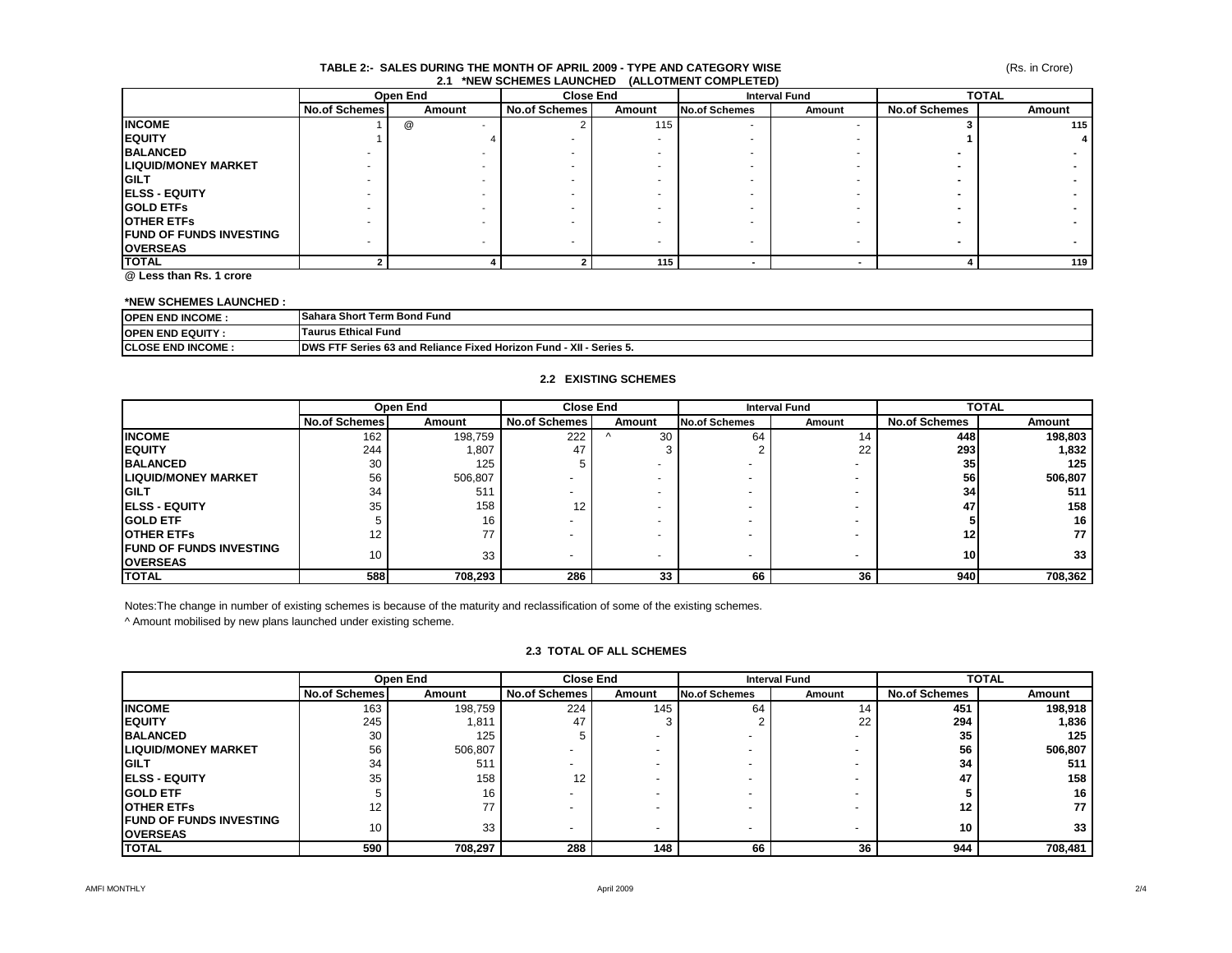### **Table 3:-**

|                                                   |                 |                  | <b>CATEGORY &amp; TYPE WISE</b> |              | (Rs. in Crore)                                    |                                                                        |  |
|---------------------------------------------------|-----------------|------------------|---------------------------------|--------------|---------------------------------------------------|------------------------------------------------------------------------|--|
|                                                   | <b>Open End</b> | <b>Close End</b> | <b>Interval Fund</b>            | <b>TOTAL</b> | Net Inflow / (Outflow) (Outflow)<br>For the Month | Net Inflow /<br>For the<br><b>Year to Date</b><br><b>Previous Year</b> |  |
| <b>INCOME</b>                                     | 78,082          | 16,999           | 782                             | 95,863       | 103,055                                           | 36,203                                                                 |  |
| <b>EQUITY</b>                                     | 1,912           | 117              |                                 | 2,032        | (196)                                             | 97                                                                     |  |
| <b>BALANCED</b>                                   | 178             | 11               |                                 | 189          | (64)                                              | 127                                                                    |  |
| LIQUID/MONEY MARKET                               | 454,955         |                  |                                 | 454,955      | 51,852                                            | 35,310                                                                 |  |
| <b>GILT</b>                                       | 911             |                  |                                 | 911          | (400)                                             | (414)                                                                  |  |
| <b>IELSS - EQUITY</b>                             | 65              |                  |                                 | 68           | 90                                                | 433                                                                    |  |
| <b>GOLD ETFS</b>                                  | 20              |                  |                                 | 20           | (4)                                               | 32 <sub>2</sub>                                                        |  |
| <b>OTHER ETFS</b>                                 | 166             |                  |                                 | 166          | (89)                                              | (406)                                                                  |  |
| <b>FUND OF FUNDS</b><br><b>INVESTING OVERSEAS</b> | 85              |                  |                                 | 85           | (52)                                              | 98                                                                     |  |
| <b>TOTAL</b>                                      | 536,374         | 17,130           | 785                             | 554,289      | 154,192                                           | 71,480                                                                 |  |

# **REDEMPTIONS / REPURCHASES DURING THE MONTH OF APRIL 2009**

### **Table 4:-**

| $10000 - 7.$                                      |            |                                              |                                 |         |                |  |  |  |
|---------------------------------------------------|------------|----------------------------------------------|---------------------------------|---------|----------------|--|--|--|
|                                                   |            | ASSETS UNDER MANAGEMENT AS ON APRIL 30, 2009 |                                 |         |                |  |  |  |
|                                                   |            |                                              | <b>CATEGORY &amp; TYPE WISE</b> |         | (Rs. in Crore) |  |  |  |
|                                                   | % to Total |                                              |                                 |         |                |  |  |  |
| <b>INCOME</b>                                     | 250,575    | 53,476                                       | 2,029                           | 306,080 | 52             |  |  |  |
| <b>EQUITY</b>                                     | 89,666     | 18,715                                       | 126                             | 108,507 | 18             |  |  |  |
| <b>BALANCED</b>                                   | 10.299     | 1,670                                        | -                               | 11.969  |                |  |  |  |
| <b>LIQUID/MONEY MARKET</b>                        | 142,432    |                                              | -                               | 142,432 | 24             |  |  |  |
| <b>GILT</b>                                       | 6,347      |                                              | -                               | 6,347   |                |  |  |  |
| <b>IELSS - EQUITY</b>                             | 12.217     | 2,050                                        |                                 | 14.267  |                |  |  |  |
| <b>GOLD ETF</b>                                   | 717        |                                              | -                               | 717     | @              |  |  |  |
| OTHER ETFS                                        | 627        | -                                            | -                               | 627     | @              |  |  |  |
| <b>FUND OF FUNDS</b><br><b>INVESTING OVERSEAS</b> | 2,570      | -                                            | $\overline{\phantom{a}}$        | 2,570   | @              |  |  |  |
| <b>TOTAL</b>                                      | 515,450    | 75,911                                       | 2,155                           | 593,516 | 100            |  |  |  |

**@ Less than 1 %.**

## **Table 5:- DATA ON FUND OF FUNDS (DOMESTIC) - APRIL 2009** *(Rs. In Crore)*

| .                    |                |              | ,,,,,,,,,,,,,,,   |                                                   |                                                            |
|----------------------|----------------|--------------|-------------------|---------------------------------------------------|------------------------------------------------------------|
|                      | No. of Schemes | <b>Sales</b> | <b>Redemption</b> | Assets Under Management  <br>as on April 30, 2009 | <b>Average Assets</b><br>Under Management<br>for the month |
| <b>Fund of Funds</b> | 28             |              | 30                | 7041                                              | 706                                                        |

### **Notes :**

1. Fund of Funds is a scheme wherein the assets are invested in the existing schemes of mutual funds and hence, the figures indicated herein are included in tables 1 to 4 and 6. Data on fund of funds is given for information only.